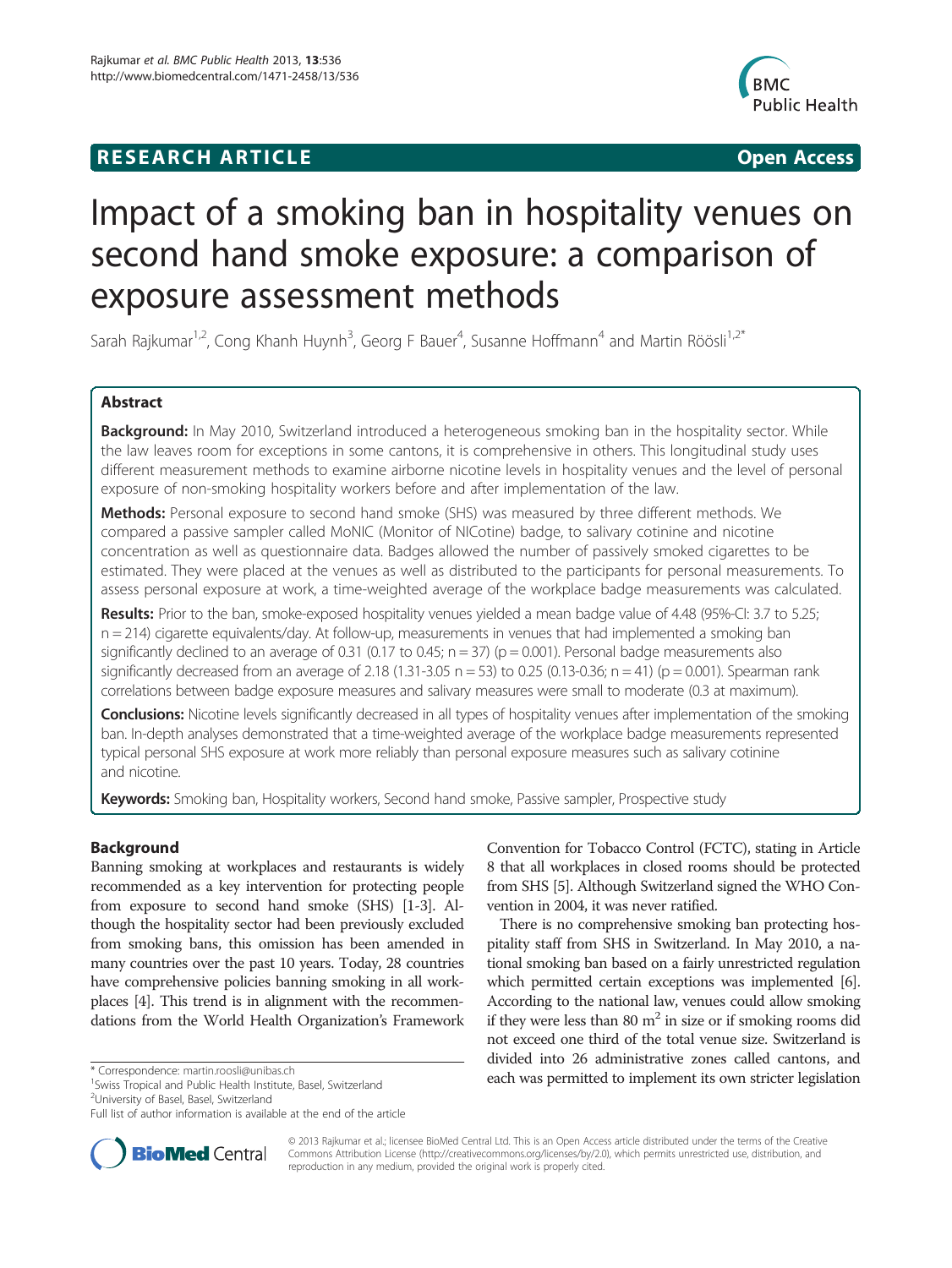on top of the national law. This has resulted in a patchwork of different laws within a small geographical area.

It has been shown that a partial law can actually lead to an increase in SHS levels in venues that continue to allow smoking [[7\]](#page-7-0). In a global cross-sectional study measuring smoking and non-smoking Irish pubs, Connolly et al. found particulate matter less than 2.5 μm in diameter  $(PM_{2.5})$  to be 93% lower in smoke-free pubs [[8](#page-7-0)]. According to Villarroel et al.,  $PM_{2.5}$  levels are five times higher in smoking venues than in non-smoking venues [\[9\]](#page-7-0). Interestingly, several studies found that spatial separation of rooms where smoking is allowed does not prevent exposure to environmental tobacco smoke in nearby nonsmoking areas. In 2004, Cains et al. found that spatially separated non-smoking rooms had only marginally reduced particulate matter less than 10 μm in diameter  $(PM_{10})$  and nicotine air levels when compared to a nonsmoking area in direct confluence with a smoking area [[10](#page-7-0)]. A Swiss study showed that  $PM_{2.5}$  in non-smoking rooms of venues that allowed smoking elsewhere in the building was more than double the  $PM_{2.5}$  levels of completely smoke-free hospitality venues [\[11\]](#page-7-0). Several longitudinal studies examined changes in SHS levels before and after introduction of smoking bans. While Semple et al. found an average  $PM_{2.5}$  reduction of 86% in Scottish pubs two months after implementation of the law, Lee et al. came up with a slight decrease resulting from a partial law compared to a large decrease from a comprehensive law [[12,13](#page-7-0)]. These effects were reproduced in other places such as Minnesota or Guatemala [[14,15](#page-7-0)].

The present study is part of COSIBAR (Cohort Study on Smoke-Free Interventions in Bars and Restaurants), a longitudinal quasi-experimental study examining exposure of hospitality workers who were non-smokers, and their health status at three different time points before and after implementation of the new law. There are several established methods to determine personal SHS exposure, all of which have their advantages and disadvantages. The most common and simple way is through a questionnaire [\[16\]](#page-7-0). Other options include taking biological samples such as urine, saliva, blood or hair. While drawing blood is invasive, both urine and saliva sampling are simple and quick. Commonly the cotinine content is measured, as it is the most specific and sensitive biomarker [[17](#page-7-0)]. A hair sample provides cumulative exposure over time, with the last centimetre of hair usually corresponding to the previous month's exposure [[18\]](#page-7-0), but this method needs to be further refined [[19](#page-7-0)]. In order to determine the SHS exposure within a room,  $PM_{2.5}$  levels in air are often used as proxies [\[11\]](#page-7-0). In this study, SHS exposure of the participants was determined with three different methods. Firstly, by the MoNIC (Monitor of Nicotine) badge, a passive sampling device, secondly, by salivary samples and thirdly, by a

personal interview relating to duration of SHS exposure at work and outside of working hours.

The aim of the present study was to analyse the effect of different smoking regulations on SHS exposure in bars, cafés and restaurants and of non-smoking hospitality workers employed therein. In addition, we aimed to evaluate the different methods of SHS exposure assessment and to determine the most accurate proxy for SHS exposure at work.

# Methods

## Study design

This is a quasi-experimental, longitudinal study (Figure [1](#page-2-0)) comparing two groups: i) hospitality venues and nonsmoking employees for whom smoking was banned as a result of a new smoking regulation (intervention group); ii) hospitality venues and non-smoking employees that did not undergo any change in exposure (control groups). The intervention group of the venue study consisted of hospitality venues where smoking was either partially or completely allowed prior to the introduction of the smoking ban. All compliant venues were included in the study. Participants of the personal study had worked in such a venue for at least one year prior to the ban, and were therefore exposed to SHS. Additional eligibility criteria were being between 18 and 65 years of age, working at least half-time and having been a non-smoker for at least 5 years. After introduction of the smoking ban, the intervention group were no longer exposed to SHS at work. The primary comparison group (Control Group I, Figure [1](#page-2-0)) were employees who were exposed to SHS both before and after the implementation of the smoking ban because of the exceptional rules described above. As hospitality workers who were non-smokers were found to only rarely work in such venues, two additional comparison groups were included in the COSIBAR study. Control Group II consisted of non-smoking hospitality workers who worked in a smoke-free environment at all times, and Control Group III were non-smokers that were regularly exposed to SHS without being employed in the hospitality sector.

In the intervention group, a baseline examination was conducted within the 3 months prior to the introduction of the smoking ban. Subsequently, two follow-up examinations were conducted at 3–6 months and 9–12 months after the smoking ban introduction (Figure [1\)](#page-2-0). Study participants of Control Group II were examined only once for a cross-sectional baseline analysis. Control Groups I and III were examined three times, unrelated to the smoking ban. Most of the study participants worked in the cantons of Basel City, Basel County and Zurich. Smoking bans were introduced on  $1<sup>st</sup>$  April 2010 in Basel City and on  $1<sup>st</sup>$ May 2010 in Basel County and Zurich.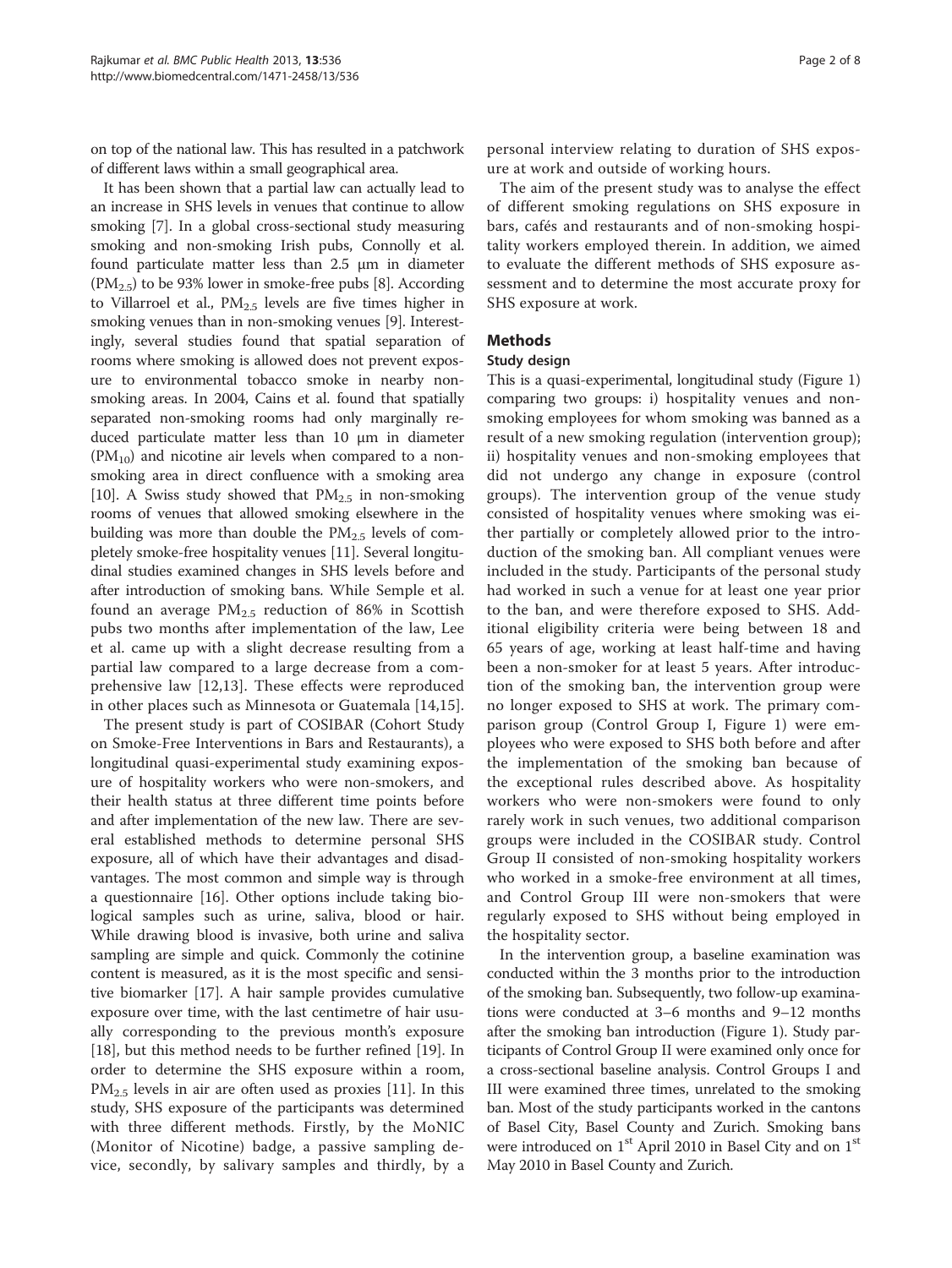<span id="page-2-0"></span>

# Recruitment procedure, study population and data collection

A list of all hospitality venues in the cantons of Zurich, Basel City and Basel County was created using the digital Swiss phonebook from 2009. Each venue received a letter with information about the study, including a request to distribute screening questionnaires to staff serving at tables or at the bar (waiting staff) and for air measurements to be performed by the study team. These letters were followed with phone calls and visits two weeks later. For those venues that agreed to participate, an interview with the owner was conducted in order to obtain basic information relating to the current smoking regulations, the venue size, other sources of environmental  $PM_{2.5}$  and the number of staff. At least one MoNIC badge was placed in the venue, often near the bar where waiting personnel spend much of their working time (hereafter referred to as "workplace badge"). Where there were separate smoking and non-smoking rooms or sections, one badge was placed in each. After one week, badges were collected and evaluated. For the intervention group, air measurements were performed in 167 hospitality venues that allowed smoking at least partly before implementation of the national smoking ban in May 2010. Follow-up measurements were only conducted in those venues where personal study participants worked. The 26 control

group venues were recruited and measured by the same procedures between 2010 and 2011.

For the personal study, screening questionnaires were distributed to the waiting staff, providing information on age, workload (hours/week), number of years worked, smoking status, current health and personal details. Eligible study participants were invited to a health examination, which was carried out in one of two study centres in Basel City and Zurich. Prior to the visit, a MoNIC badge was sent to the study participants which they were asked to attach near their shirt collar for a period of 24 hours and bring to the study centre (hereafter referred to as "personal badge"). A protocol stating the exact measurement time and location accompanied each badge. During the visit at the study centre, saliva was collected for nicotine and cotinine analyses. A questionnaire, part of which was conducted as a face-to-face interview, was completed relating to smoking behaviour and SHS exposure over the previous 12 months at work and outside of work. The participants were asked at the baseline visit and at the first follow-up visit how many hours per day they were exposed to SHS at work and during their leisure time. Categorical responses were required for both questions: 0–0.5 hours, 0.5-2 hours, 2–5 hours and more than 5 hours.

Members of Control Group III were recruited by means of an online advertisement looking for non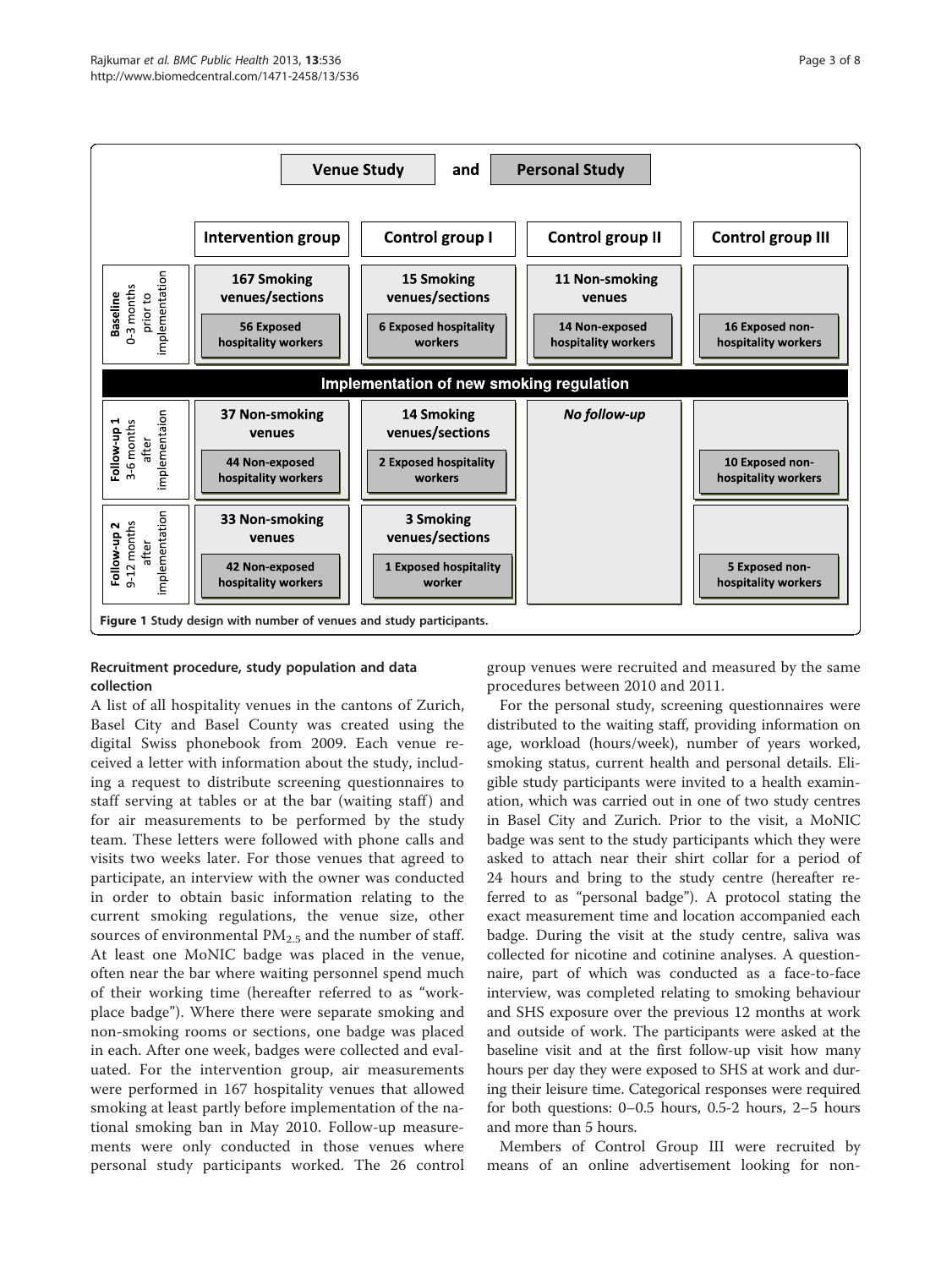smokers that were exposed to SHS on a regular basis, either privately or at work. In this group, no workplace badge data was collected.

Ethical approval was obtained from the EKBB (Ethics committee of both cantons of Basel) and all participants signed an informed consent before every examination (Reference no. EK: 317/09).

## Laboratory analyses

MoNIC badges are glass fibre filters that are washed with distilled water, methanol and dichloromethane  $(CH_2Cl_2)$ , impregnated with about 5 mg sodium bisulphate per filter and placed in an air-tight plastic case [[20\]](#page-7-0). This method was developed by the Institute of Work and Health in Lausanne [\[20](#page-7-0)] and adapted from that proposed by Hammond and Ogden [\[21,22](#page-7-0)]. Badges were always transported between study centres, participants, and the laboratory in these air-tight cases. The amount of nicotine on the badge was determined by gas chromatography. The extracted nicotine from the filter, known to take in air at a rate of 10 ml/min, was multiplied by 1000 to mimic an average respiration rate of 10 l/min which corresponds to normal sedentary behaviour [[23](#page-7-0)]. The number of passively smoked cigarettes was calculated by assuming 0.2 mg nicotine per cigarette.

Salivary cotinine and nicotine levels were obtained during the medical examination without any stimulation using a plastic straw, and quantified by liquid-liquid (liq-liq)extraction with  $CH_2Cl_2$  and GC-NPD (gas chromatographynitrogen-phosphorus detector; working range: 0.1-500 ng/ml. limit of quantification: 0.1 ng/ml) [[20,24](#page-7-0)]. The final batch of saliva samples from control group members were excluded from the data analysis due to inconsistencies in lab procedures.

## Data analysis

Data were analysed using Stata 10.1. Workplace exposure of participants was calculated from the MoNIC badge placed at the workplace. If two badges were placed in a venue, we used the value from the section where the buffet was located for our calculations as waiting staff spends more of their time there. We used a time-weighted average workplace exposure taking into account work load and regular work time. The badge value was multiplied by 1.75 considering that nicotine levels decrease when the venue is closed which is about 72 hours/week corresponding to eight hours/day and one full holiday/week. For a full-time employee this number was divided by three to calculate cigarette equivalents (CE)/day assuming an eight hour shift/day. This factor was estimated from a previous study of continuous  $PM_{2,5}$  measurements in smoking environments [[11](#page-7-0)]. Longitudinal comparisons were conducted by means of the Kruskal-Wallis equality-of-populations rank test that compares three or more unmatched groups. In cross-sectional comparisons between different venue types, the non-parametric Mann–Whitney test for two unpaired groups was applied.

## Results

We performed 225 badge measurements in 193 hospitality venues during baseline visits. First follow-up visits were conducted 199 days later, on average, in 51 venues with 58 badges. At the second follow-up, 42 badges were placed in 36 venues. The intervention group comprised 56 persons at baseline, 44 persons at follow-up 1 (79%) and 42 at follow-up 2 (75%). These were compared to the control groups: 6 persons working in smoking venues that did not change their rule (control group I), 14 hospitality workers that had always worked in smoke-free environments (Control Group II) and 16 persons that are regularly exposed to SHS privately or at work without being employed in the hospitality sector (Control Group III). Two members of Control Group I returned for a second examination (33%), while 10 (62.5%) and 5 (31.3%) participants in Control Group III underwent second and third examinations, respectively (Figure [2\)](#page-4-0).

At baseline, badge analysis of all smoke-exposed hospitality venues yielded an average value of 4.48 (95%-CI: 3.7 to 5.25; n = 214) CE/day. This means that a person present in a smoke-exposed venue for 24 hours would inhale a similar amount of smoke as a person actively smoking 4.48 cigarettes. Badges from smoking venues from where at least one study participant was included in the study  $(n = 50)$ , yielded an average exposure of 4.00 (95%-CI: 2.48) to 5.51) CE/day. The other 164 badges from venues without study participants had average values of 4.62 (95%-CI: 3.72 to 5.53) CE/day. The type of smoking regulation in place clearly influenced SHS exposure, with smoking venues reaching an average of 6.12 (4.71 to 7.53;  $n = 82$ ) CE/day (Figure [2\)](#page-4-0). Levels in smoking sections yielded 4.39  $(3.24 \text{ to } 5.54; n = 93) \text{ CE/day}$ , venues with a time regulation that prohibited smoking during mealtimes 1.95 (0.45 to 3.45;  $n = 11$ ) CE/day and open, non-smoking sections averaged 0.92 (0.5 to 1.35;  $n = 28$ ) CE/day. This was still significantly higher than values in completely nonsmoking venues (Control Group II) at 0.13 (0.01 to 0.24;  $n = 11$ ) CE/day ( $p < 0.001$ ). There was only one nonsmoking section in our sample that was separated by a door.

There were also substantial differences in SHS exposure according to the type of hospitality venue. At baseline, the highest exposure was found in bars with 9.99 (7.06-12.92; n = 36) CE/day, followed by cafés (4.54; 95% CI: 3.12-5.96; n = 31) and restaurants (3.28; 2.53-4.02;  $n = 126$ ) (Figure [2](#page-4-0)).

At the time of the first follow-up, the exposure had significantly decreased to  $0.3$  (0.21 to 0.38; n = 37) in all venues that had introduced a smoking ban (i.e. intervention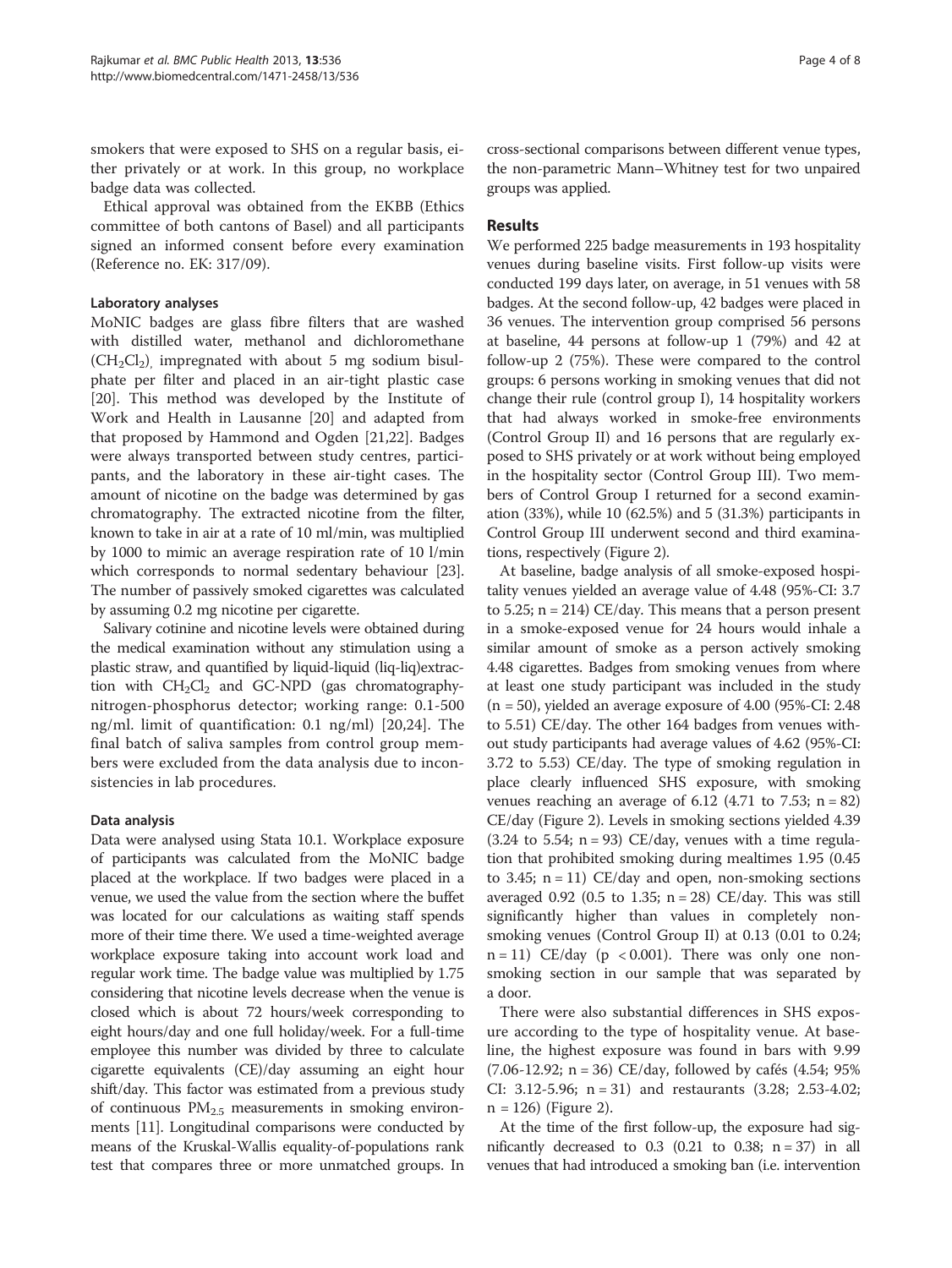<span id="page-4-0"></span>

group), irrespective of venue type  $(p < 0.001)$ . The type of venue was no longer an influential factor. Six months later, at follow-up 2, levels remained low at 0.33 (0.17 to 0.49; n = 33) CE/day. In venues that had not implemented a smoking ban (Control Group I), smoke levels at follow up 1 were, on average, 3.37 (1.29 to 5.44; n = 14) CE/day.

Table [1](#page-5-0) shows the results of the personal study. At follow-up, personal badges showed significant decreases in exposure  $(p < 0.001)$ , although this decrease was not as pronounced as for workplace badges. Restricting the pre/post ban comparison of the intervention group to only the 33 persons who participated in all three examinations gave similar results (mean time-weighted average of workplace exposure at baseline: 2.67 (1.38 to 3.96) CE/day, at first follow-up: 0.14 (0.1 to 0.18) CE/day, and at second follow up: 0.19 (0.09 to 0.28) CE/day). Participants that were lost to follow-up had lower workplace exposure at baseline ( $p = 0.004$ ), in the personal badges this difference was less pronounced  $(p = 0.171)$ . In the questionnaire, 14.7% of the intervention group reported the same length of exposure per day at follow-up as at baseline, while the remainder reported lower values (85.3%). Regarding exposure in their leisure time, 30.3% stated a lower number of exposed hours, 66.7% remained the same and one person reported an increase in exposed hours.

Addressing the second aim of the study, the personal badge results were compared with salivary nicotine and cotinine levels. Spearman's rank correlation coefficients were 0.17 for badge versus nicotine (p-value: 0.04; n = 137) and 0.3 for badge versus cotinine (p-value < 0.001; n = 137). Nicotine and cotinine showed a correlation of 0.41 (p-value:  $< 0.001$ ; n = 140). The time-weighted average of the workplace badge yielded correlation coefficients of 0.17 with salivary nicotine (p-value: 0.07;  $n = 116$ ), 0.23 with salivary cotinine (p-value:  $0.01$ ; n = 116) and 0.56 with the personal badge (p-value  $< 0.001$ ; n = 142).

# **Discussion**

The smoking ban led to a significant decrease in exposure for all participants that worked in an environment where a new law was introduced. SHS levels in all types of venues dropped to nearly zero after the ban. At baseline, the current smoking policy in the venue and the type of venue clearly influenced the number of passively smoked cigarettes per day, as calculated from air measurements in hospitality venues. Venues where participants worked did not significantly differ from venues from where there were no participants. Bars had higher values than cafés, which in turn yielded a higher exposure than restaurants. Some restaurants had special time regulations such as smokefree mealtimes, which led to a further decrease in average levels. Badge readings from smoking rooms were only slightly higher than those from smoking sections in mixed rooms, i.e. rooms containing both smoking and nonsmoking sections. Although non-smoking sections had lower levels, they were, nevertheless, significantly higher than in entirely smoke-free locations. These results are in line with previous studies that found that designated non-smoking sections were inadequate measures for protecting people from SHS [[10,11,25](#page-7-0)]. Moreover, studies have shown that only the implementation of a comprehensive law results in widespread acceptance by the population [[26,27\]](#page-7-0).

## Comparison of various exposure proxies

In this study, salivary data were compared with personal and workplace badge measurements as well as questionnaire data. There was poor correlation between these indicators. The personal and the workplace badges had the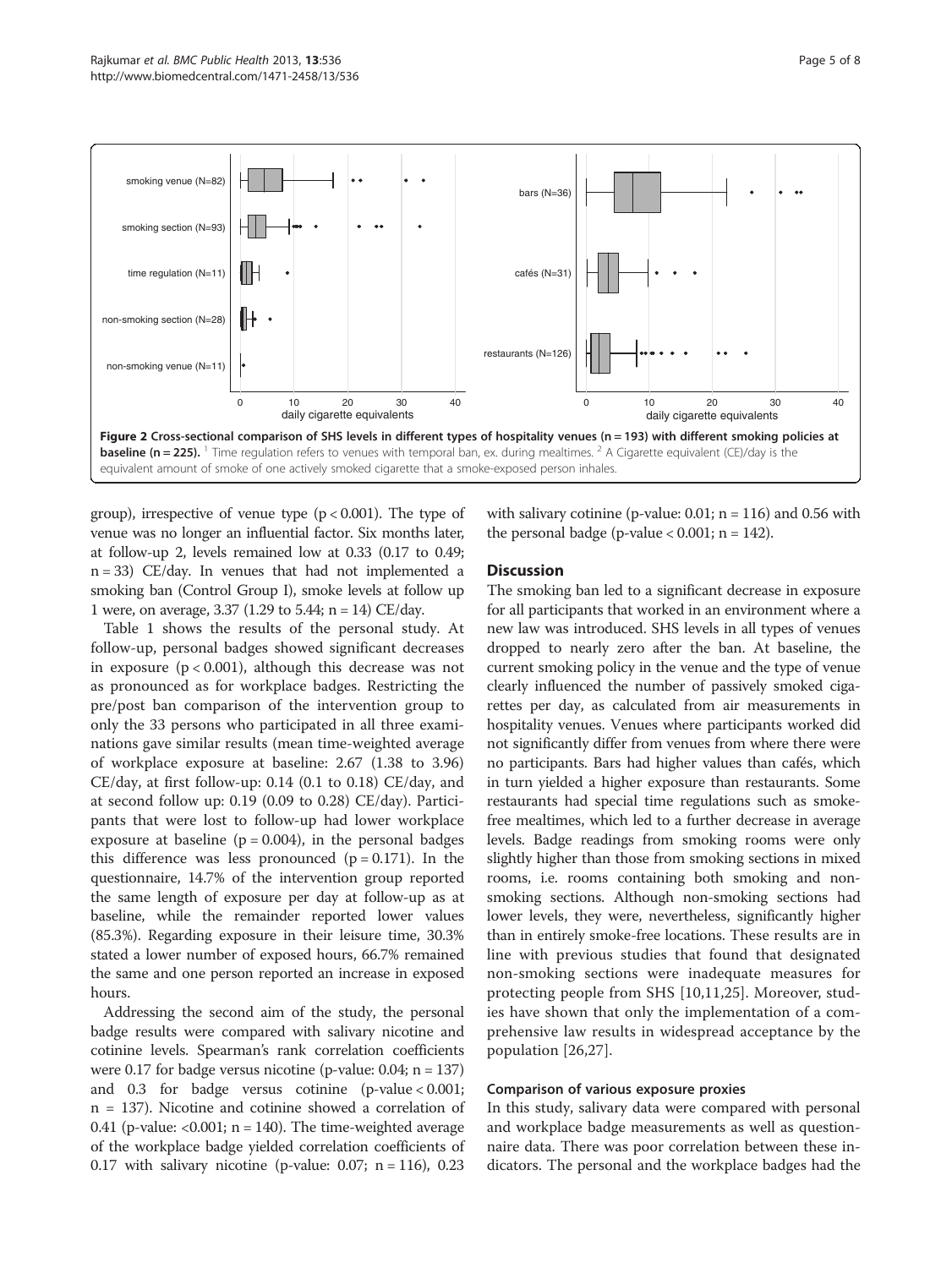|                                                                     |                        | <b>Baseline</b> |                                 | Follow-up 1  |                                   | Follow-up 2 |                          |         |
|---------------------------------------------------------------------|------------------------|-----------------|---------------------------------|--------------|-----------------------------------|-------------|--------------------------|---------|
|                                                                     |                        | n               | Arithmetic mean (95% CI)        | n            | Arithmetic mean (95% CI)          | n           | Arithmetic mean (95% CI) | p-Value |
| Personal badge (cigarette equivalents/day)                          | Intervention group     | 53              | 2.18 (1.31 to 3.05)             | 41           | $0.53$ (0.39 to 0.67)             | 41          | $0.25$ (0.13 to 0.36)    | < 0.001 |
|                                                                     | Control Groups I + III | 20              | 1.69 (0.74 to 2.64)             | 11           | 1.17 (0.57 to 1.77)               | 5           | 1.22 (0.10 to 2.34)      | 0.892   |
|                                                                     | Control Group II       | 14              | $0.41$ (0.25 to 0.57)           |              |                                   |             |                          |         |
| Work place badge (cigarette equivalents/day)*                       | Intervention group     | 50              | 4.82 (3.14 to 6.50)             | 40           | $0.27$ (0.19 to 0.34)             | 36          | 0.31 (0.17 to 0.46)      | < 0.001 |
|                                                                     | Control Group I        | 6               | 3.85 $(-0.51$ to 8.21)          | 2            | $2.15$ (-23.66 to 27.96)          | 1           | 0.22                     | 0.561   |
|                                                                     | Control Group II       | 12              | 0.27 (0.08 to 0.47)             |              |                                   |             |                          |         |
| Time weighted average of work badge<br>(cigarette equivalents/day)* | Intervention group     | 50              | 2.65 (1.69 to 3.62)             | 40           | $0.15$ (0.11 to 0.20)             | 36          | 0.18 (0.10 to 0.27)      | < 0.001 |
|                                                                     | Control Group I        | 6               | 2.24 $(-0.30$ to 4.79)          | $\mathbf{2}$ | 1.25 $(-13.80 \text{ to } 16.31)$ | 1           | 0.30                     | 0.561   |
|                                                                     | Control Group II       | 12              | $0.14$ (0.03 to 0.25)           |              |                                   |             |                          |         |
| Salivary nicotine (ng/ml)                                           | Intervention group     | 44              | 1.99 (0.98 to 3.00)             | 35           | 2.42 $(-0.01$ to 4.86)            | 36          | 2.81 $(-0.12$ to 5.75)   | 0.227   |
|                                                                     | Control Groups I + III | 14              | 1.45 $(-0.05$ to 2.95)          | 5            | 4.24 (-5.49 to 13.97)             |             | 7.80                     | 0.699   |
|                                                                     | Control Group II       | 5               | $2.38$ (-3.95 to 8.71)          |              |                                   |             |                          |         |
| Salivary cotinine (ng/ml)                                           | Intervention group     | 44              | $0.67$ (0.04 to 1.30)           | 35           | 2.75 (0.32 to 5.17)               | 36          | $0.81$ (0.00 to 1.61)    | 0.243   |
|                                                                     | Control Groups I + III | 14              | 1.54 $(-0.43 \text{ to } 3.51)$ | 5.           | 3.84 $(-2.56$ to 10.24)           | 1           | 0.13                     | 0.329   |
|                                                                     | Control Group II       | 5               | 2.82 (-4.73 to 10.37)           |              |                                   |             |                          |         |

# <span id="page-5-0"></span>Table 1 Different personal measurement methods at baseline, follow-up 1 and follow-up 2

\*no data for control group III.

<sup>1</sup>if two persons worked in the same venue, this badge was counted double.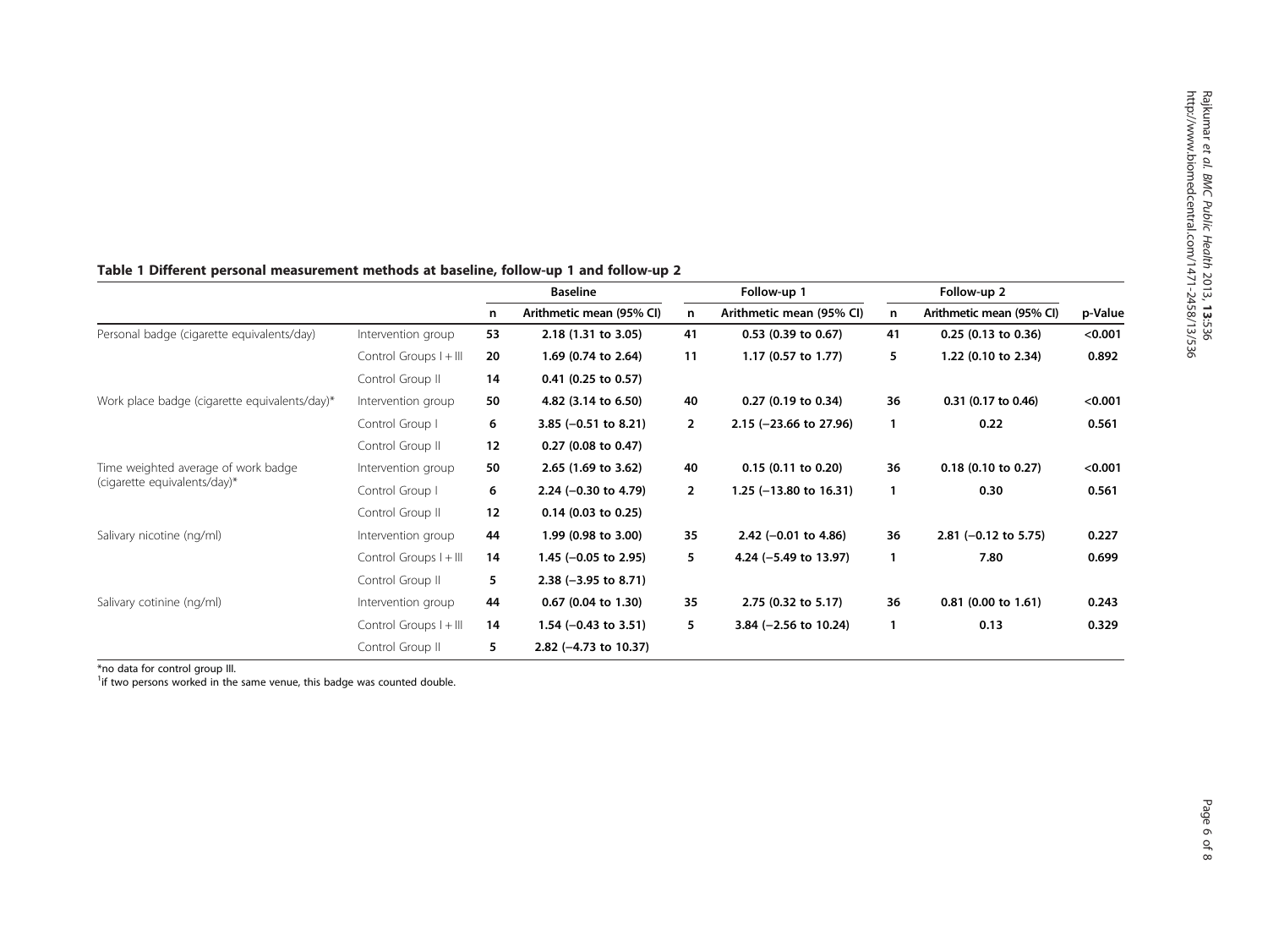highest correlation coefficient: 0.56 (p-value < 0.001; n = 142). One drawback of personal badge measurements is that participants did not always clearly state where the badge was worn, be it at home, work or both. The personal badge measurement was also greatly affected by the behaviour on that given day, e.g. whether the wearer went out to a place where smoking was allowed. In some instances, the personal badges captured only exposure outside of the workplace, as some study participants did not work during the 24 hours prior to the health examination. The results of these badges are, therefore, specific to a given day and should be treated with caution. The workplace badge, however, was exposed for a period of one week, thus representing the average exposure environment in the workplace.

Salivary measurements are subject to variations in individual metabolism, as are all biomarkers. Cotinine reflects exposure to nicotine and is, therefore, very specific for tobacco exposure [[28](#page-7-0)]. Timely sampling is crucial, due to the rapid degradation of the compound, and results also depend on how recently the exposure occurred [[29\]](#page-7-0). They would have been more likely to reflect workplace SHS exposure if participants were sampled immediately after leaving the workplace. Unfortunately, this was not possible in the context of this study. But other studies face similar problems, in particular if the exposure is not as clearly specified as in hospitality workers.

Our salivary samples do, however, allow us to identify potential smokers from a supposedly non-smoking sample. The Society for Research on Nicotine and Tobacco (SRNT) subcommittee suggests that smokers are likely to have salivary cotinine values of > 15 ng/ml [[30\]](#page-7-0). Thus, salivary measurements will be useful to ensure that future health analyses are restricted to non-smokers only. Selfreported data in questionnaires are prone to recall bias and risk imprecision [[28](#page-7-0)]. Nevertheless, participants confirmed their overall declining exposure at work with the responses given in the questionnaire. Concerning exposure out of working hours, a declining tendency was observed, but two thirds reported unchanging conditions.

We calculated a time-weighted average for the workplace badge to better approximate the true exposure at work, taking into account the participants' individual workload. For this reason, workplace badges likely provided the most relevant measure of changes in exposure after the smoking ban introduction. Consequently, these measurements were used to assess the relationship between changes in workplace exposure and cardio respiratory outcomes.

## Strengths and limitations

A key strength of our study is that different methods were applied and compared in order to assess the personal exposure of the study participants. In addition to

the more standard methods of salivary nicotine and cotinine and questionnaire-based data, the MoNIC badge was used. This passive sampler is very simple and easy to use, providing a specific value for nicotine without a proxy. Although SHS is the most important contributor, PM<sub>2.5</sub> measurements can be confounded by other sources such as candles, kitchen fumes or other air pollutants [[31,32](#page-7-0)]. A large number of venues were measured before the smoking ban, representing a range of venue types and smoking policies. Some limitations to our study have been identified. The recruitment process was long, taking place both before and after implementation of the new law, and this could have led to a selection bias. Presumably, venues less willing to participate would have had higher exposure levels. Restaurants were overrepresented in our study compared to bars, and restaurants had lower SHS levels than bars. Consequently, an underestimation of the true average SHS levels in Swiss hospitality workers is highly likely. A similar situation can be assumed in the recruitment of participants. Heavily exposed workers were often determined to be smokers, and were not eligible to participate. Those workers that consented to participate were probably more health conscious and more likely to work in venues with lower exposures.

## Conclusions

These results support previous findings that a smoking ban leads to significantly lower SHS levels in hospitality venues, provided that the venue is completely smoke-free. A timeweighted average of the workplace badge turned out to be the most reliable method to determine changes in personal SHS exposure at the workplace. The personal exposure of hospitality workers was shown to decline after the implementation of a smoking ban. A comprehensive national law is needed in hospitality venues in Switzerland in order to fully protect the population from SHS, particularly hospitality personnel in their professional environment.

#### Competing interests

The authors declare that they have no competing interests.

#### Authors' contributions

SR conducted the study, analysed the data and drafted the manuscript. CKH contributed to the design of the study, performed the laboratory analysis and revised the manuscript. GFB contributed to the design of the study and revised the manuscript. SH designed a questionnaire and revised the manuscript. MR designed the study, analysed the data and revised the manuscript. All authors read and approved the final manuscript.

#### Acknowledgements

The authors thank Vicki Schweigler, Rebecca Patuto, Céline Bürgi, Melisa Calabrese and Alexander Wieg for their contributions to the data collection.

#### Funding

This work was supported by the Swiss Tobacco Prevention Fund (grant number 09.002032).